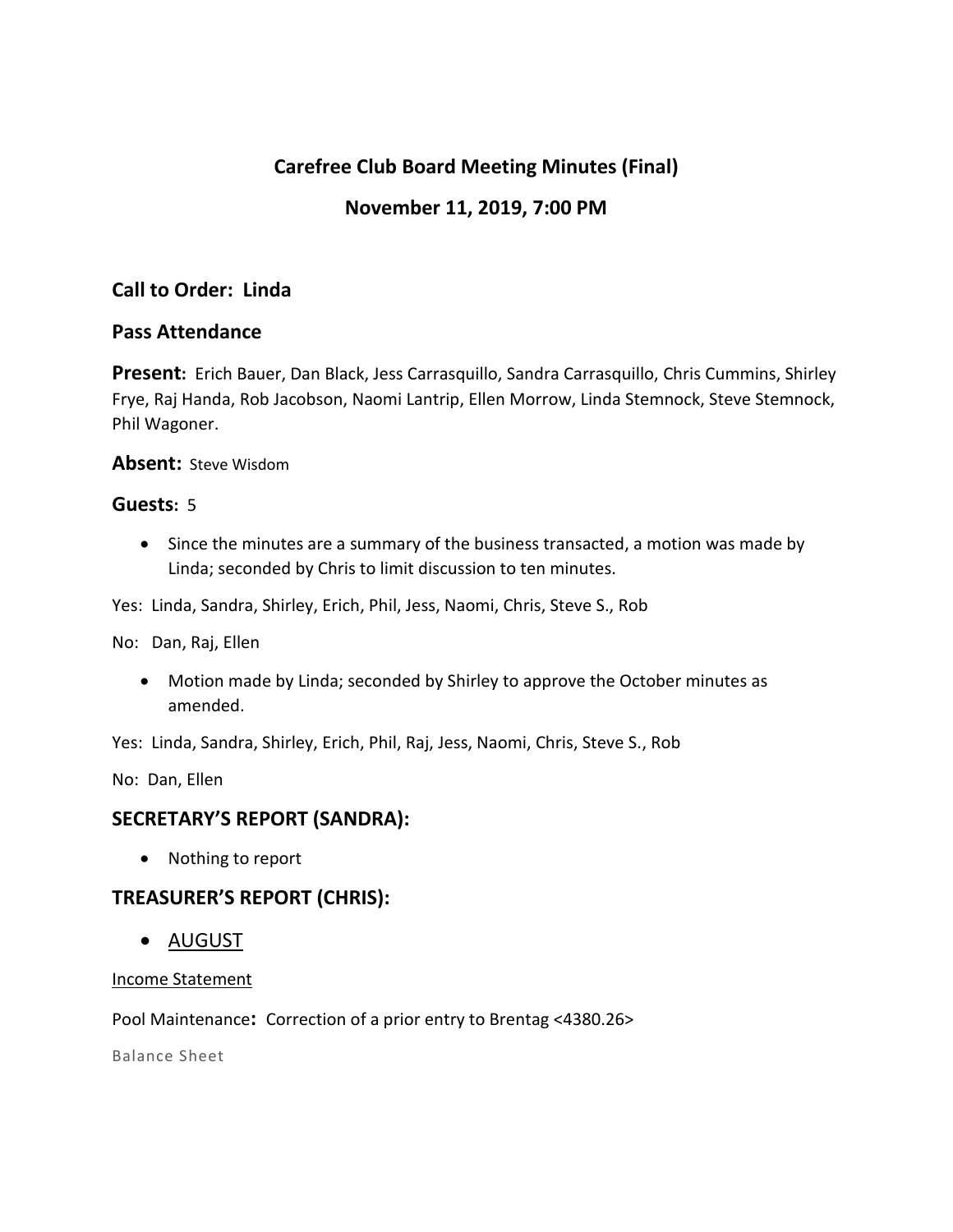Reallocation of Money Market funds between reserves and lights and signs. Started with 12/31/18 balance and adjusted by year to date transactions.

# • SEPTEMBER

### Income Statement

Corp. General: Final payment on insurance.

Depreciation: adjusted based on annual amount calculated by tax preparer.

Legal: Additional retainer to Van Valer. It will be refunded if services are not needed.

### Payroll and swim team

Reallocated payroll taxes based on actual payroll. Result a decrease to payroll and an increase to swim team, \$1,350.39.

### Balance Sheet

Transferred funds to Money Market. Balances are current.

## • OCTOBER

Things have finally slowed down. The only income was the clubhouse.

Cash flow and reserves: Finance committee met in October. Based on cash flow, we did not have extra funds to transfer to reserves for 2018.

Budget: Finance committee discussed at meeting

- 1) Annual assessments will remain at \$300.00.
- 2) Cut activities by \$1,000.00
- 3) Grounds staying the same.
- 4) Legal staying at \$5,000.00 because of the potential legal action.
- 5) Payroll: increase \$8,500.00.
	- A) 2018 expense \$54,500.00 thought it was a fluke. 2019 expense \$55,000.00.
	- B) YMCA advertising lifeguards starting at \$10.00/hour. Fast food restaurants are hiring at \$10.00 an hour plus.
	- C) Certification runs \$250.00 plus.
	- D) Low unemployment

Bottom line: very modest cash flow \$5,718.00

Motion to approve August financials as presented made by Linda; seconded by Naomi.

Yes: Linda, Sandra, Shirley, Erich, Phil, Ellen, Jess, Naomi, Chris, Steve S. Rob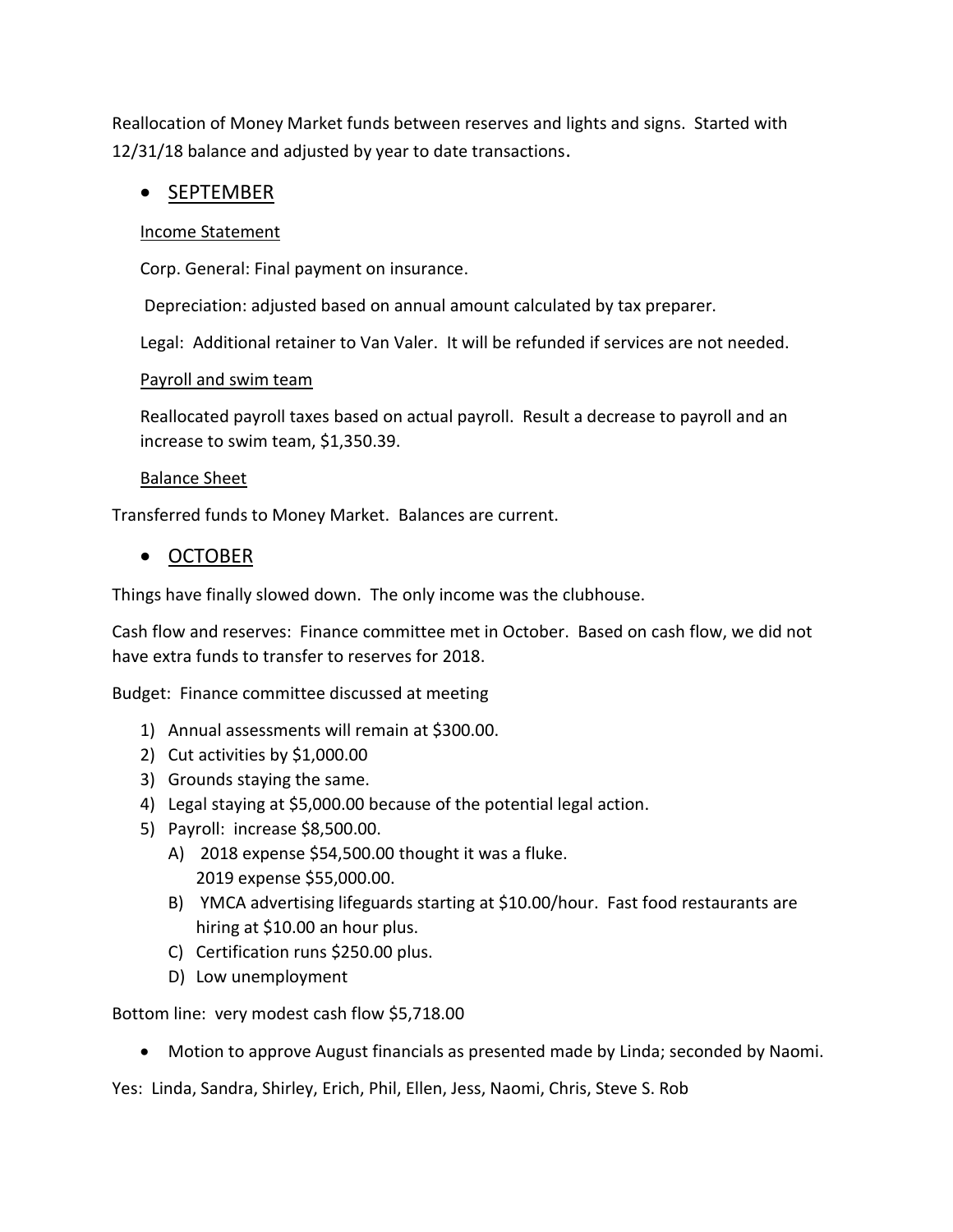No: Dan

Abstain: Raj

 Motion to approve September financials as presented made by Linda; seconded by Erich.

Yes: Linda, Sandra, Shirley, Erich, Phil, Ellen, Jess, Naomi, Chris, Steve S., Rob

No: None

Abstain: Raj, Dan

# **POOL COMMITTEE: (**Linda**):**

- Pump Discussion
- Pools are winterized. The diving board that was supposed to be installed prior to Memorial Day was installed in October. Thanks to Rob, who had let me know a few weeks ago that Lowe's had a clearance on white pool lounge chairs , so we were able to get the remaining 21. Original price was \$128.00 each, but got them for \$12.00 plus tax and delivery. Will be getting some of the other chairs restrapped before the pool opens next year.
- Motion made by Linda; seconded by Erich to have the \$1,071.00 for the new baby pool filtration pump come out of reserves as a capital expenditure instead of as a pool expense.

Yes: Linda, Sandra, Shirley, Erich, Phil, Jess, Naomi, Chris, Steve S., Rob

No: Ellen, Dan

Abstain: Raj

# **GROUNDS (ROB):**

• Nothing to report

## **NEWSLETTER (JESS):**

• Nothing to report

## **ACTIVITIES:** Vacant

## **WEB (ERICH):**

We have the ability to send more emails in mass. Still need to test.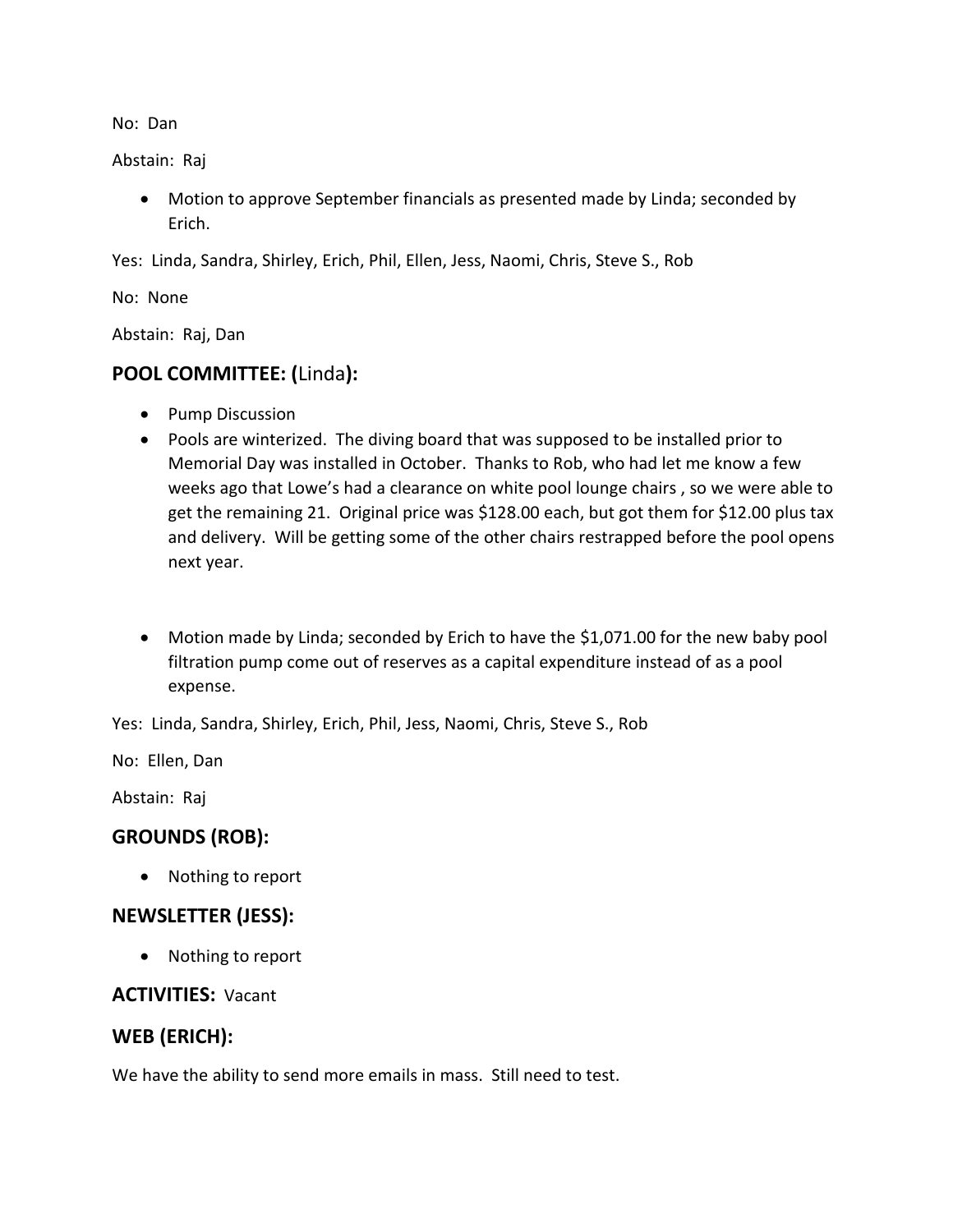Will send email out to current email addresses asking if they would like second email added.

# **CLUBHOUSE (STEVE W.):**

Collected: \$428.00.

Expenses of \$53.35.

# **SWIM TEAM (ERICH):**

• Nothing to report

## **Old Business:**

- Legal Committee Update: Linda sent everyone an email with the date and time of the settlement conference. Heard from our attorney late this afternoon that the location will be his office downtown. Don't have any other information at this time.
- Motion to allocate \$3,000.00 from the legal expense line item to be used to hire an attorney to represent the 10 named board members to ensure sufficient legal protection throughout this legal process made by Linda; seconded by Jess.

Yes: Linda, Sandra, Shirley, Erich, Phil, Jess, Naomi, Chris, Steve S.

## No: Raj, Ellen, Dan

Abstain: Rob

 Motion made by Dan; seconded by Ellen to include Dan, Raj and Ellen if they so choose to be added to the legal committee to provide points of view other than from the ten members who wrote membership letter.

Yes: Raj, Ellen, Dan

No: Linda, Sandra, Shirley, Erich, Jess, Naomi, Chris, Steve S.

Abstain: Phil, Rob

 Motion made by Dan; seconded by Raj to provide the 2018 Carefree Club State and Federal tax return to Dan Black by Wednesday, November 13, 2019 by 5:00p.m.

Yes: Raj, Ellen, Dan

No: Linda, Sandra, Shirley, Erich, Phil, Jess, Naomi, Chris, Steve S.